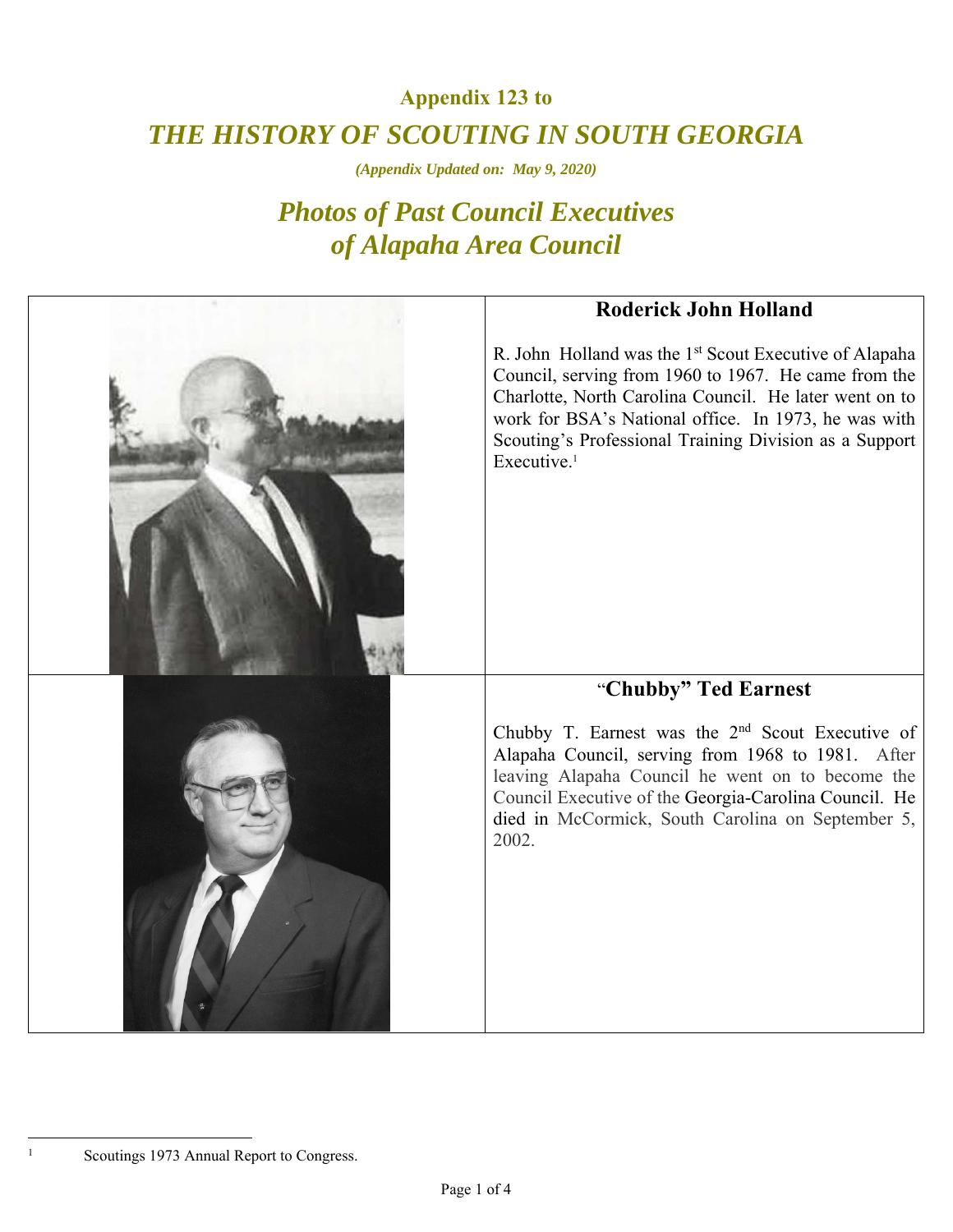| <b>Gerald Bradley</b>                                                                                                                                                                                                                                                                          |
|------------------------------------------------------------------------------------------------------------------------------------------------------------------------------------------------------------------------------------------------------------------------------------------------|
| Gerald Bradley was the 3rd Scout Executive of Alapaha<br>Council serving from 1977 to 1981. He came from<br>Northeast Georgia Council where he was Field Director.<br>When he left Alapaha Council he went to the Old<br>Kentucky Home Council in Owensboro, Kentucky.<br>Gerald died in 1997. |
| <b>Eugene W. Ausley</b><br>Eugene W. Ausley was the 4th Scout Executive of<br>Alapaha Council, serving from 1981 to 1989. He died<br>in Valdosta on February 27, 2013.                                                                                                                         |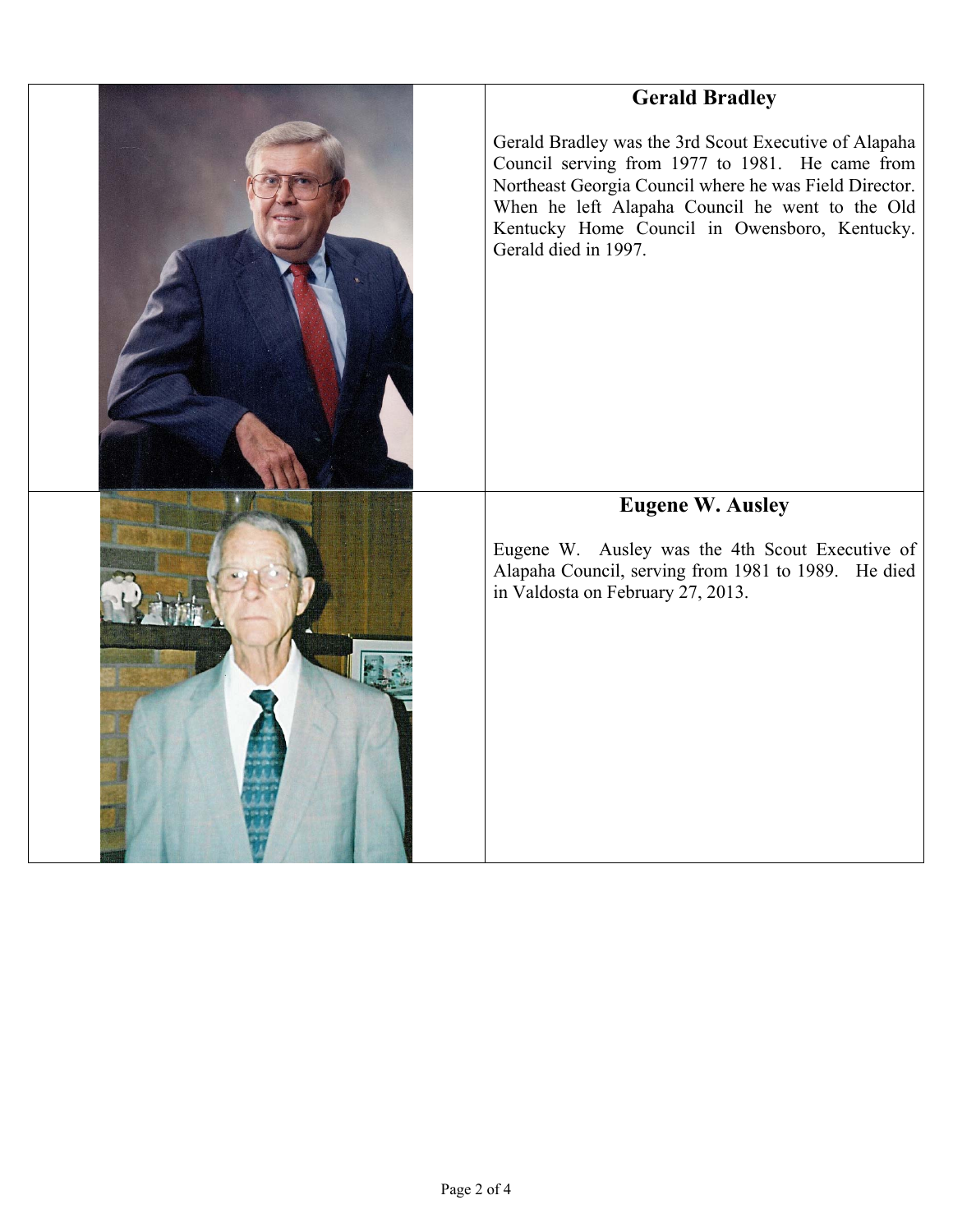

 $\frac{1}{2}$  He is not the same as John W. Maddox who was at Buffalo Trace Council in Indiana from 1982 to 1989 and at Indianhead Council in Minnesota as Finance Director beginning in 1990.